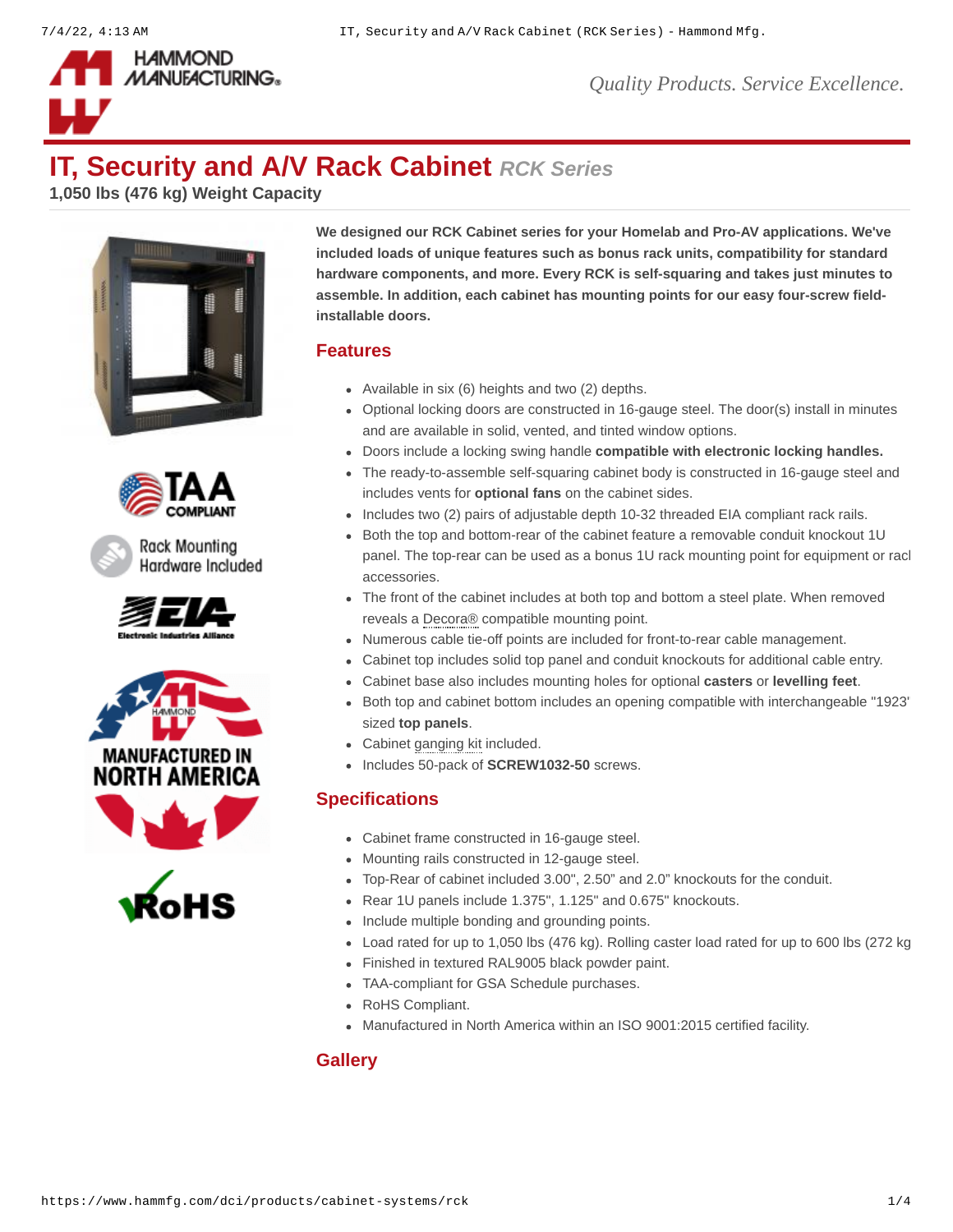7/4/22, 4:13 AM IT, Security and A/V Rack Cabinet (RCK Series) - Hammond Mfg.



#### **Accessories**

- [Leveling Feet](https://www.hammfg.com/dci/products/accessories/clfk?referer=1578&itm_type=accessory) **Leveling Feet COLLEGATE**
- [Rack Mount Basic PDU](https://www.hammfg.com/electronics/outlet-strips/rack-mount/1582?referer=1578&itm_type=accessory) **[Rack Shelves](https://www.hammfg.com/dci/products/accessories/shelves?referer=1578&itm_type=accessory)**  $\blacksquare$
- 
- 
- 
- 
- [Rack Panels](https://www.hammfg.com/dci/products/accessories/panels?referer=1578&itm_type=accessory) **[Bonding Wire Kits](https://www.hammfg.com/electrical/products/accessories/grdkit?referer=1578&itm_type=accessory)**
- [Protective Grommet Strip](https://www.hammfg.com/dci/products/accessories/cgg?referer=1578&itm_type=accessory) **[Door Lock Replacement Kit](https://www.hammfg.com/dci/products/accessories/dlrk?referer=1578&itm_type=accessory)**

| Part No.          |        | <b>Overall Dimensions</b> |       | Rack       |        | <b>Usable Mounting Dimensions</b> |       |
|-------------------|--------|---------------------------|-------|------------|--------|-----------------------------------|-------|
| <b>Black</b>      | Height | Width                     | Depth | Units      | Height | Width                             | Depth |
| RCK12U25BK        | 26.38  | 24.00                     | 25.00 | $12U + 1U$ | 21.00  | 19.00                             | 22.56 |
| RCK18U25BK        | 36.50  | 24.00                     | 25.00 | $18U + 1U$ | 31.50  | 19.00                             | 22.56 |
| RCK20U25BK        | 40.00  | 24.00                     | 25.00 | $20U + 1U$ | 35.00  | 19.00                             | 22.56 |
| RCK24U25BK        | 47.00  | 24.00                     | 25.00 | $24U + 1U$ | 42.00  | 19.00                             | 22.56 |
| RCK36U25BK        | 68.00  | 24.00                     | 25.00 | $36U + 1U$ | 63.00  | 19.00                             | 22.56 |
| <b>RCK42U25BK</b> | 78.50  | 24.00                     | 25.00 | $42U + 1U$ | 73.50  | 19.00                             | 22.56 |
| RCK12U32BK        | 26.38  | 24.00                     | 32.00 | $12U + 1U$ | 21.00  | 19.00                             | 29.56 |
| RCK18U32BK        | 36.50  | 24.00                     | 32.00 | $18U + 1U$ | 31.50  | 19.00                             | 29.56 |
| RCK20U32BK        | 40.00  | 24.00                     | 32.00 | $20U + 1U$ | 35.00  | 19.00                             | 29.56 |
| RCK24U32BK        | 47.00  | 24.00                     | 32.00 | $24U + 1U$ | 42.00  | 19.00                             | 29.56 |
| RCK36U32BK        | 68.00  | 24.00                     | 32.00 | $36U + 1U$ | 63.00  | 19.00                             | 29.56 |
| RCK42U32BK        | 78.50  | 24.00                     | 32.00 | $42U + 1U$ | 73.50  | 19.00                             | 29.56 |

The +1U refers to the 1U usable accessory mounting at the top-rear of the cabinet.

#### **Optional Doors**

| Use with              | Part No.    | Part No.    | Part No.    |
|-----------------------|-------------|-------------|-------------|
| <b>Cabinet Height</b> | Solid       | Vented      | Window      |
| 12U                   | RCKSD12UBK1 | RCKVD12UBK1 | RCKWD12UBK1 |
| <b>18U</b>            | RCKSD18UBK1 | RCKVD18UBK1 | RCKWD18UBK1 |
| 20U                   | RCKSD20UBK1 | RCKVD20UBK1 | RCKWD20UBK1 |
| 24U                   | RCKSD24UBK1 | RCKVD24UBK1 | RCKWD24UBK1 |
| 36U                   | RCKSD36UBK1 | RCKVD36UBK1 | RCKWD36UBK1 |
| 42U                   | RCKSD42UBK1 | RCKVD42UBK1 | RCKWD42UBK1 |

### **Optional Mounting Rails**

| Part No.              | Part No.           | <b>Usable Mounting Dimensions</b> | <b>Overall Cabinet</b> |       |
|-----------------------|--------------------|-----------------------------------|------------------------|-------|
| <b>Threaded 10-32</b> | <b>Square Hole</b> | <b>Rack Units</b>                 | Height                 | Width |
| H1TRR12U24BK          | H1SRR12U24BK       | 12U                               | 21.00                  | 24.00 |
| H1TRR18U24BK          | H1SRR18U24BK       | 18U                               | 31.50                  | 24.00 |

https://www.hammfg.com/dci/products/cabinet-systems/rck 2/4